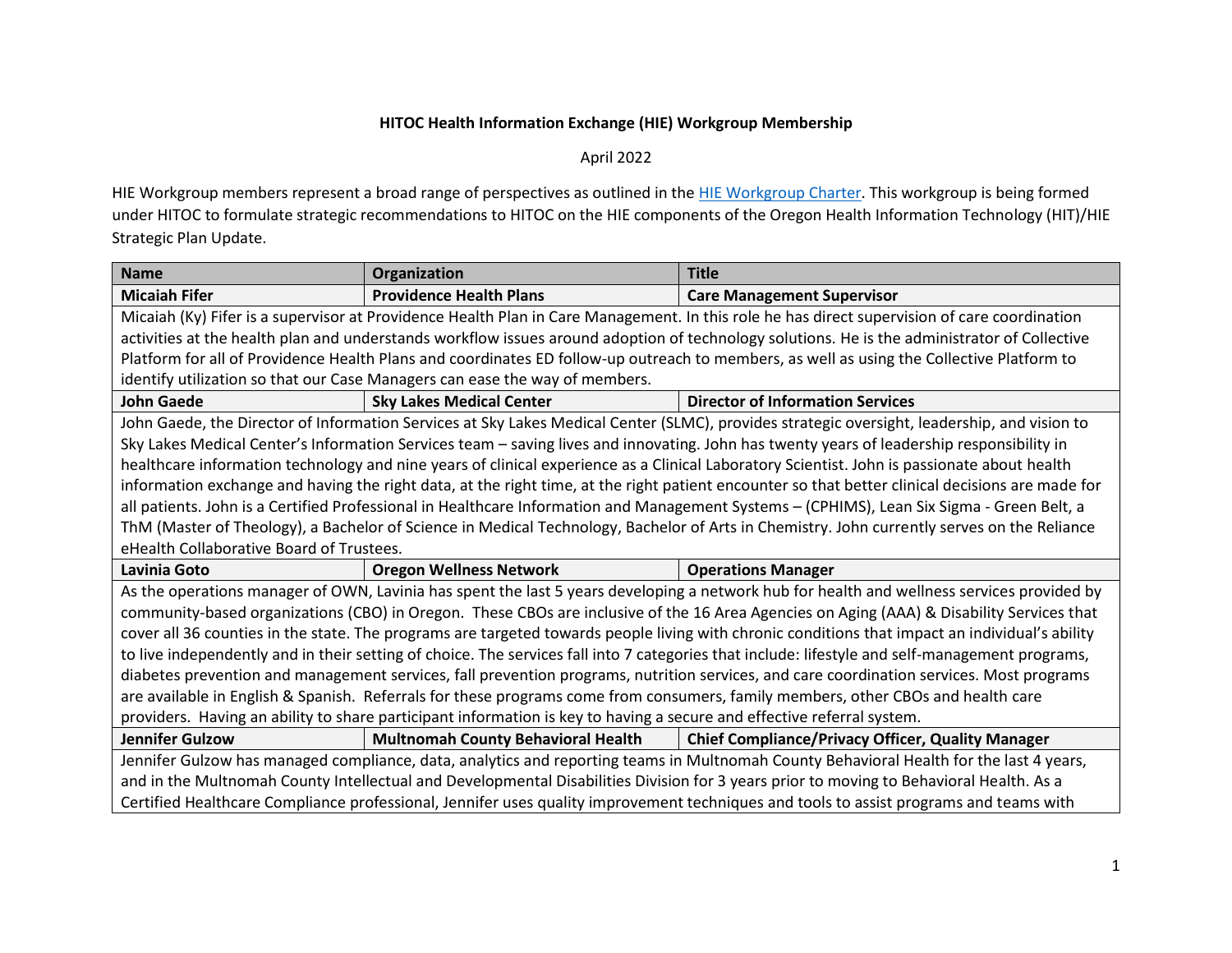| conducting root cause analysis, or gaps analysis, to evaluate data disparities. Jennifer is also a member of the LGBTQ+ community and creating   |                                                                                |                                                                                                                                                   |  |  |
|--------------------------------------------------------------------------------------------------------------------------------------------------|--------------------------------------------------------------------------------|---------------------------------------------------------------------------------------------------------------------------------------------------|--|--|
|                                                                                                                                                  | an equitable, responsive behavioral health system is very personal to her.     |                                                                                                                                                   |  |  |
| <b>Jennifer Levy</b>                                                                                                                             | <b>Lower Umpqua Hospital District</b>                                          | Senior Director of Health Information Management/Clinical                                                                                         |  |  |
|                                                                                                                                                  |                                                                                | <b>Informatics</b>                                                                                                                                |  |  |
|                                                                                                                                                  |                                                                                | Jennifer Levy has over 20 years of experience in multiple roles of clinic and hospital management in rural settings; the last 9 years in a small  |  |  |
|                                                                                                                                                  |                                                                                | critical access hospital. As Senior Director of Health Information Management and Clinical Informatics she has been responsible for reporting     |  |  |
|                                                                                                                                                  |                                                                                | Meaningful Use/Promoting Interoperability for the last several years. Working to integrate non-Epic Electronic Health Records with HIEs and       |  |  |
|                                                                                                                                                  |                                                                                | outside agencies with limited resources, she has worked to make connections that are meaningful and useful to practitioners. Working with a       |  |  |
|                                                                                                                                                  |                                                                                | remote, elderly, resource-challenged population, she sees great value in better connectivity through telehealth, HIEs and patient portal          |  |  |
|                                                                                                                                                  | participation, but recognizes the extra support and services those require.    |                                                                                                                                                   |  |  |
| <b>Martha McInnes</b>                                                                                                                            | <b>North Central Public Health District</b>                                    | <b>Clinical Programs Supervisor</b>                                                                                                               |  |  |
| Martha McInnes is a registered nurse with 20 years of experience in ambulatory nursing in various roles throughout her career, with an           |                                                                                |                                                                                                                                                   |  |  |
| emphasis on care coordination and informatics. After 10 years working in Portland at Planned Parenthood and OHSU, in 2012 she moved              |                                                                                |                                                                                                                                                   |  |  |
|                                                                                                                                                  |                                                                                | with her family to the Columbia River Gorge. During that time, she worked in nursing informatics for 5 years at Mid Columbia Medical Center       |  |  |
|                                                                                                                                                  |                                                                                | and was the ambulatory lead during their Epic implementation. During the COVID-19 pandemic she transitioned to public health and is now           |  |  |
|                                                                                                                                                  |                                                                                | the Clinical Programs Supervisor for North Central Public Health District in The Dalles, OR. Her combined clinical, informatics, and public       |  |  |
|                                                                                                                                                  |                                                                                | health experience may provide unique insights to the HIE Workgroup, as she understands the complexity and the necessity of sharing health         |  |  |
|                                                                                                                                                  | information efficiently to impact not only individual but population outcomes. |                                                                                                                                                   |  |  |
| <b>Stacey Melnick</b>                                                                                                                            |                                                                                | <b>Nurse Practitioner</b>                                                                                                                         |  |  |
|                                                                                                                                                  |                                                                                | Stacey Melnick is a nurse practitioner with 9 years experience, primarily working with the elderly population in nursing homes and assisted       |  |  |
|                                                                                                                                                  |                                                                                | living facilities. Prior to becoming a nurse practitioner, he has an extensive history of working in IT, building software solutions related to   |  |  |
|                                                                                                                                                  |                                                                                | actuarial mathematics as it relates to life insurance. His background in IT and actuarial science gives him a unique outlook on the problems      |  |  |
| facing healthcare today. Since starting in healthcare he has put a great deal of effort into developing IT solutions to various problems he's    |                                                                                |                                                                                                                                                   |  |  |
| faced in his daily duties. With his experience working with the elderly, he also has a unique perspective on the special needs surrounding the   |                                                                                |                                                                                                                                                   |  |  |
| nursing home and assisted living environments. Seeing firsthand the issues that arise when information isn't shared efficiently, he's excited to |                                                                                |                                                                                                                                                   |  |  |
| contribute to help make a difference in Oregon's health care system.                                                                             |                                                                                |                                                                                                                                                   |  |  |
| <b>Christian Moller-Andersen</b>                                                                                                                 | A Smile for Kids                                                               | <b>Executive Director</b>                                                                                                                         |  |  |
| Christian's current work as executive director of the non-profit A Smile for Kids (ASK) has led him to advocate for equitable access to          |                                                                                |                                                                                                                                                   |  |  |
| orthodontics and other health care services for underserved populations in Oregon. His daily interaction between ASK, oral, medical, and         |                                                                                |                                                                                                                                                   |  |  |
| behavioral health and how systems and humans from different aspects of healthcare can create patient-centered experiences to affect health       |                                                                                |                                                                                                                                                   |  |  |
| and the social determinants of health inspire Christian to promote higher levels of integrated healthcare services, especially through           |                                                                                |                                                                                                                                                   |  |  |
| technology. His partnerships include community care organizations, state and local non-profit organizations, county and state agencies,          |                                                                                |                                                                                                                                                   |  |  |
|                                                                                                                                                  |                                                                                | Oregon Health and Sciences University faculty, and state legislative professionals. Christian is also the state lead for a nationwide oral health |  |  |
| equity network group called OPEN.                                                                                                                |                                                                                |                                                                                                                                                   |  |  |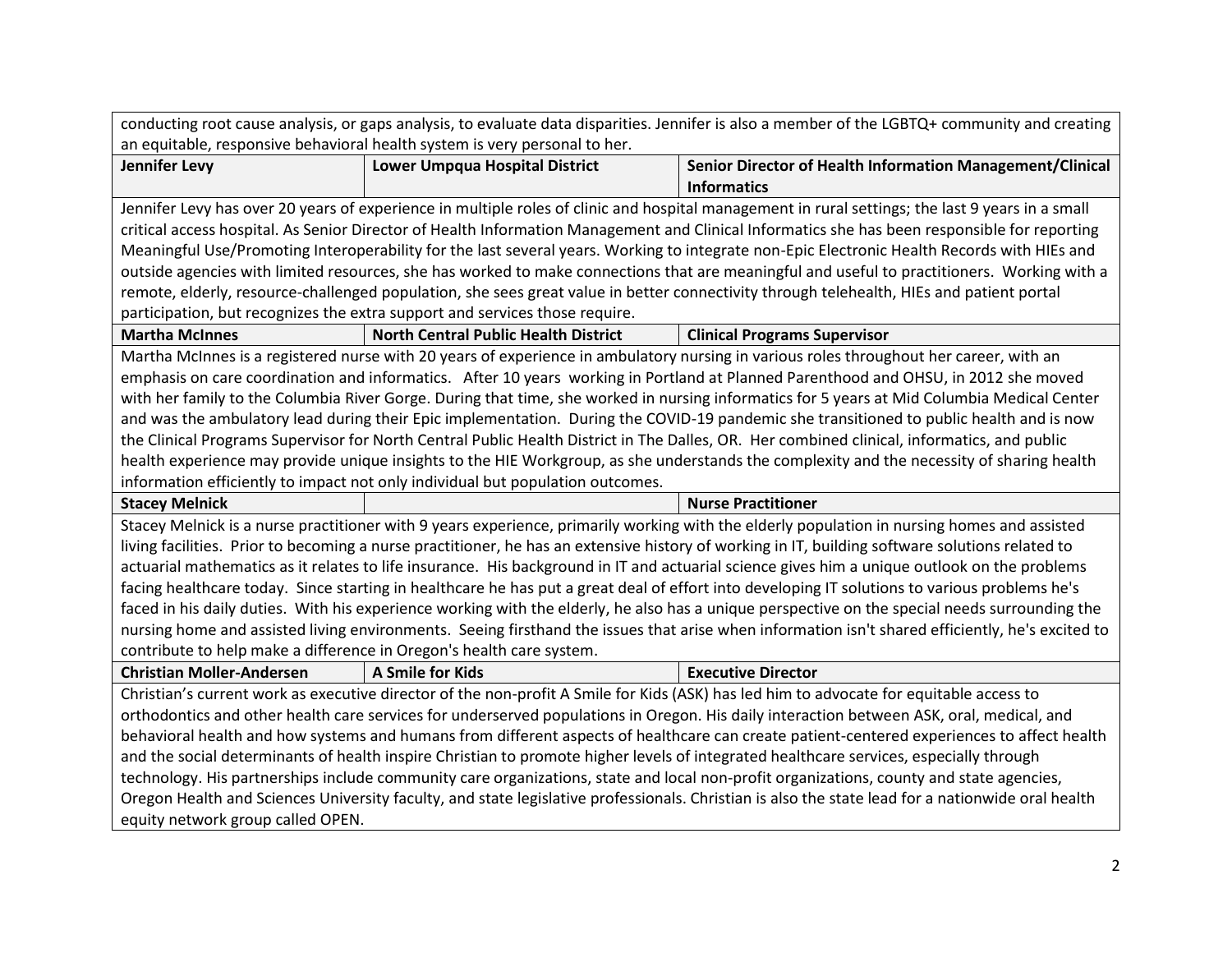| <b>Myron Peng</b>                                                                                                                            | <b>Kaiser Permanente</b>          | <b>Dental Director of Informatics/Technology</b>                                                                                              |  |  |
|----------------------------------------------------------------------------------------------------------------------------------------------|-----------------------------------|-----------------------------------------------------------------------------------------------------------------------------------------------|--|--|
| Myron Peng, DMD has been a practicing general dentist for Permanente Dental Associates (PDA) at Kaiser Permanente for over 11 years. He      |                                   |                                                                                                                                               |  |  |
|                                                                                                                                              |                                   | has served as an Associate Professional Director, Clinical Effectiveness Committee Member and is currently serving as the Dental Director of  |  |  |
|                                                                                                                                              |                                   | Informatics and Technology for PDA. Myron earned his Bachelor of Science degree at the University of Oregon in 2002 and received his dental   |  |  |
|                                                                                                                                              |                                   | degree from the Arizona School of Dentistry and Oral Health in 2007. He has experienced a paper to digital chart conversion in dental school, |  |  |
|                                                                                                                                              |                                   | worked with a large digital record company in instituting and transitioning an Indian Health Service Clinic to a digital record system before |  |  |
|                                                                                                                                              |                                   | joining PDA. Myron was the project lead of the Epic Wisdom Electronic Digital Record Program including its design and implementation at       |  |  |
| Kaiser Permanente. Myron currently serves as the Co-Chair on Epic's Wisdom Steering Board.                                                   |                                   |                                                                                                                                               |  |  |
| <b>David Perkins</b>                                                                                                                         | <b>Yakima Valley Farm Workers</b> | <b>Chief Information Officer</b>                                                                                                              |  |  |
|                                                                                                                                              |                                   | David Perkins is the CIO for Yakima Valley Farm Workers Clinic (YVFWC), a federally qualified community health center headquartered in        |  |  |
|                                                                                                                                              |                                   | Eastern Washington, with clinics and other service locations throughout Eastern Washington and Western Oregon. Offering Medical, Dental,      |  |  |
| Mental/Behavioral Health, Pharmacy, and other social and community-based health services, YVFWC's mission targets the underserved in         |                                   |                                                                                                                                               |  |  |
| both rural and urban settings. Dave has worked in Health IT, helping mission-driven provider organizations like YVFWC to design systems and  |                                   |                                                                                                                                               |  |  |
| processes that ensure access to quality care and promote health equity for the most vulnerable populations for 18 years.                     |                                   |                                                                                                                                               |  |  |
| <b>Rob Reinhardt</b>                                                                                                                         | <b>Jackson Care Connect</b>       | <b>Senior Clinical Pharmacy Coordinator</b>                                                                                                   |  |  |
|                                                                                                                                              |                                   | Rob Reinhardt has over 40 years of experience in health care, including as a Pharmacy Technician and Pharmacist in the retail pharmacy,       |  |  |
| hospital pharmacy, long term care pharmacy, hospice, home infusion, outpatient infusion, and now CCO-based pharmacy fields. He has prior     |                                   |                                                                                                                                               |  |  |
| experience designing and implementing operational and billing software systems across the nation for Homedco/Apria, including supervision    |                                   |                                                                                                                                               |  |  |
| of help desk team, implementation teams, and outside vendors. In his current position with Jackson Care Connect CCO, he utilizes HIE data    |                                   |                                                                                                                                               |  |  |
|                                                                                                                                              |                                   | for OHA metrics reporting. In working with Reliance, has done data validation work, designed specialized reports for identifying Hepatitis C  |  |  |
|                                                                                                                                              |                                   | treatment candidates and a report to identify members with asthma that subsequently visit the ED or are hospitalized for an asthma related    |  |  |
| diagnosis for intervention by the CCO's Regional Care Team.                                                                                  |                                   |                                                                                                                                               |  |  |
| <b>Deborah Rumsey</b>                                                                                                                        | <b>Children's Health Alliance</b> | <b>Executive Director</b>                                                                                                                     |  |  |
| Deborah Rumsey has served as the Executive Director at the Children's Health Alliance & Children's Health Foundation for over 10 years. She  |                                   |                                                                                                                                               |  |  |
| leads 140-plus pediatricians and their primary care practices across Oregon and Washington in the development and implementation of          |                                   |                                                                                                                                               |  |  |
| clinical quality improvement, population health management and patient center medical home strategies. She supports these efforts through    |                                   |                                                                                                                                               |  |  |
| licensing a population health management tool to enable quality improvement, panel management, and connections to multiple sources of        |                                   |                                                                                                                                               |  |  |
| data to better inform pediatricians and their community partners in the care of their young patients. Deborah seeks to bring the perspective |                                   |                                                                                                                                               |  |  |
| of pediatricians and children's health to HIE and community information exchange conversations, and sees multiple opportunities to improve   |                                   |                                                                                                                                               |  |  |
| patient care through connecting members of the care team throughout the community.                                                           |                                   |                                                                                                                                               |  |  |
| <b>Sonney Sapra</b>                                                                                                                          | <b>Samaritan Health Services</b>  | <b>Senior Vice President and Chief Information Officer</b>                                                                                    |  |  |
| Sonney serves as the SVP and CIO for Samaritan Health Services and Samaritan Health Plan/InterCommunity Health Network CCO, where he         |                                   |                                                                                                                                               |  |  |
| leads the direction for the system in strategic initiates that involve information systems, digital transformation, security, and imaging.   |                                   |                                                                                                                                               |  |  |
| Sonney's background has involved leading many organizations to bring down barriers on information exchange and looking at how to make        |                                   |                                                                                                                                               |  |  |